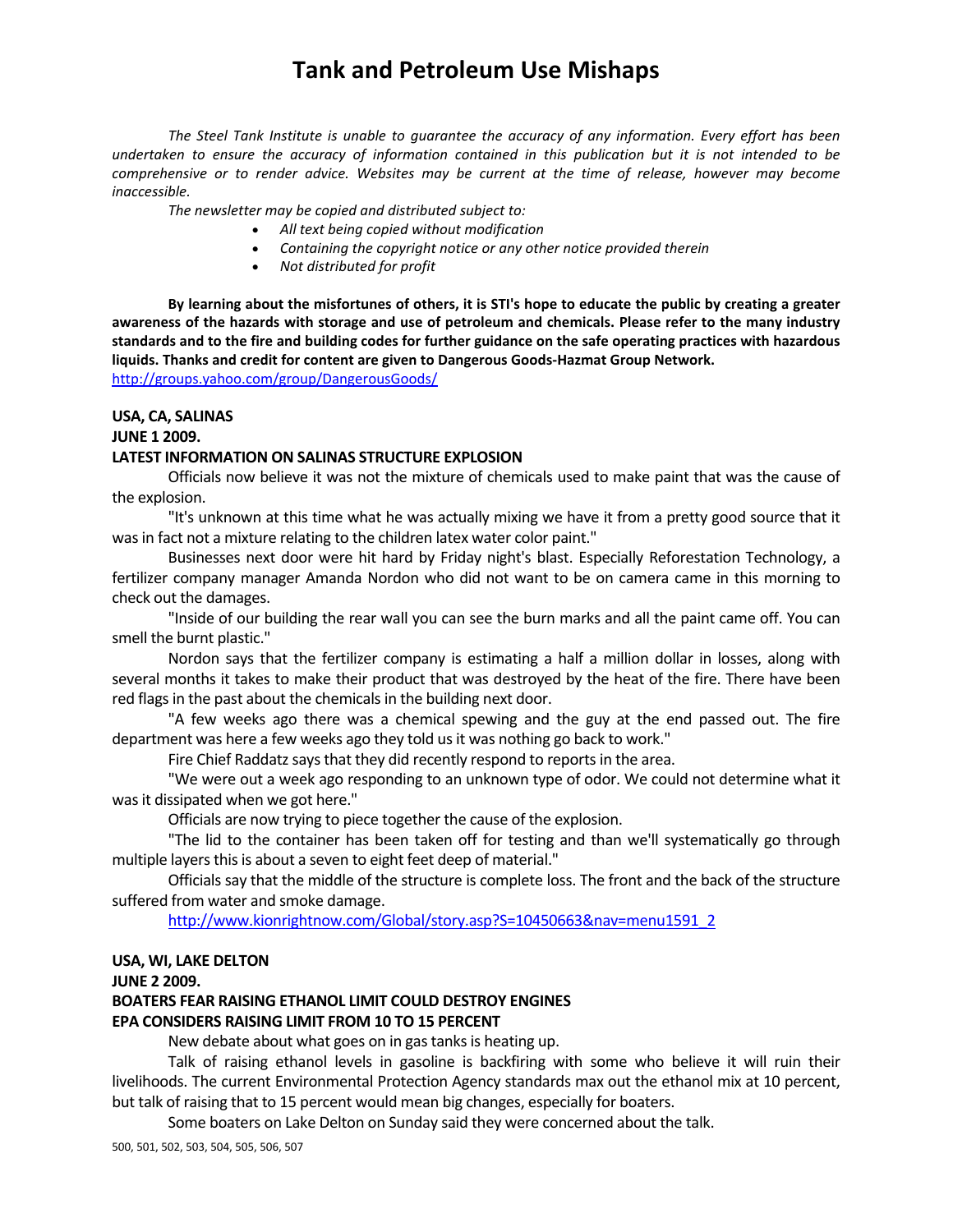"I know you're not supposed to run it in a boat engine," said boater Byron Cook.

Gasoline with ethanol additives is acceptable in some boat engines, but concerns about engine damage make it a

"If they require you to run ethanol in one of these, you'll blow it up because it's a two stroke motor," said boater John Jackowski. "You'll blow it up. So you've got to run unleaded fuel in them."

At Lake Delton Watersports, owner Steve Zowin said his boats will accept gasoline with ethanol, but he goes out of his way to avoid it.

"It actually attracts water," said Zowin. "It'll pull it right out of the atmosphere and then you end up with excessive water in your fuel system."

The corn-produced product also reduces fuel efficiency, which Zowin said is less bang for his buck.

"Performance is an issue as well," he said.

Josh Morby, with the Wisconsin Bioindustry Alliance, said that despite some rough patches, like figuring out how to fuel fun on Wisconsin lakes, the transition to more ethanol is one that has to be made.

"Gasoline is good, but ethanol is a better solution," said Morby. "Yes there are going to be implications, but that's why it's important we work with the industry."

"I think ethanol is actually a good idea," said Jackowski. "But we're going to need unfortunately, regular unleaded gas."

Some people have expressed concern that as ethanol, and higher percentages become more prevalent, that regular unleaded gasoline will be harder to find.

Morby said there is a balance to strike. He also added that ethanol makes gas more affordable and pumps more money back into Wisconsin's economy.

The EPA has extended the deadline to comment on raising the limit to July 20. http://www.channel3000.com/news/19618346/detail.html

#### **USA, MI, MUSKEGON JUNE 2 2009.**

### **SEAWALL FAILING AT FORMER AMOCO TANK FARM**

*Dave Alexander*

The city of Muskegon's ownership of the former Amoco Tank Farm property at Laketon Avenue and Lakeshore Drive has brought with it a potential liability -- a damaged seawall.

A portion of the steel sheeting that goes along 460 feet on the east end of the property's Muskegon Lake shoreline is falling into the lake.

The city recently received a Sidock Group Inc. engineering evaluation showing that repairing the seawall on the contaminated site still being cleaned up by the oil company will be costly.

Muskegon city commissioners were given three potential solutions, ranging from an estimated \$608,000 to \$2 million. In an extremely difficult budget year, commissioners have decided not to spend any money this year in hopes of receiving federal grant money in the future.

The seawall creates a deep-water port that Amoco used to berth commercial vessels when the company had a petroleum terminal on the property. The city purchased the property more than a decade ago to provide further public access to Muskegon Lake after the company's environmental cleanup is complete, City Manager Bryon Mazade said.

Sidock Project Manager Bill Frazier told commissioners that 140 feet of the seawall is collapsing into Muskegon Lake. He said it appears that the seawall supports have failed. The supports are steel rods attaching to the seawall and underground anchors 45 feet back from the shoreline side of the wall.

Behind the failed portion of the wall, the earth has dropped about 4 feet and the area has filled with water. Sidock officials said they don't think contamination from the property is reaching Muskegon Lake because of the seawall failure, but further testing would be needed if repairs are made.

The damage is now apparent to the public after the Shoreline Trail bike path was built along that portion of the lakefront.

500, 501, 502, 503, 504, 505, 506, 507 Among the options given the city were to replace the 150‐foot failed section or the complete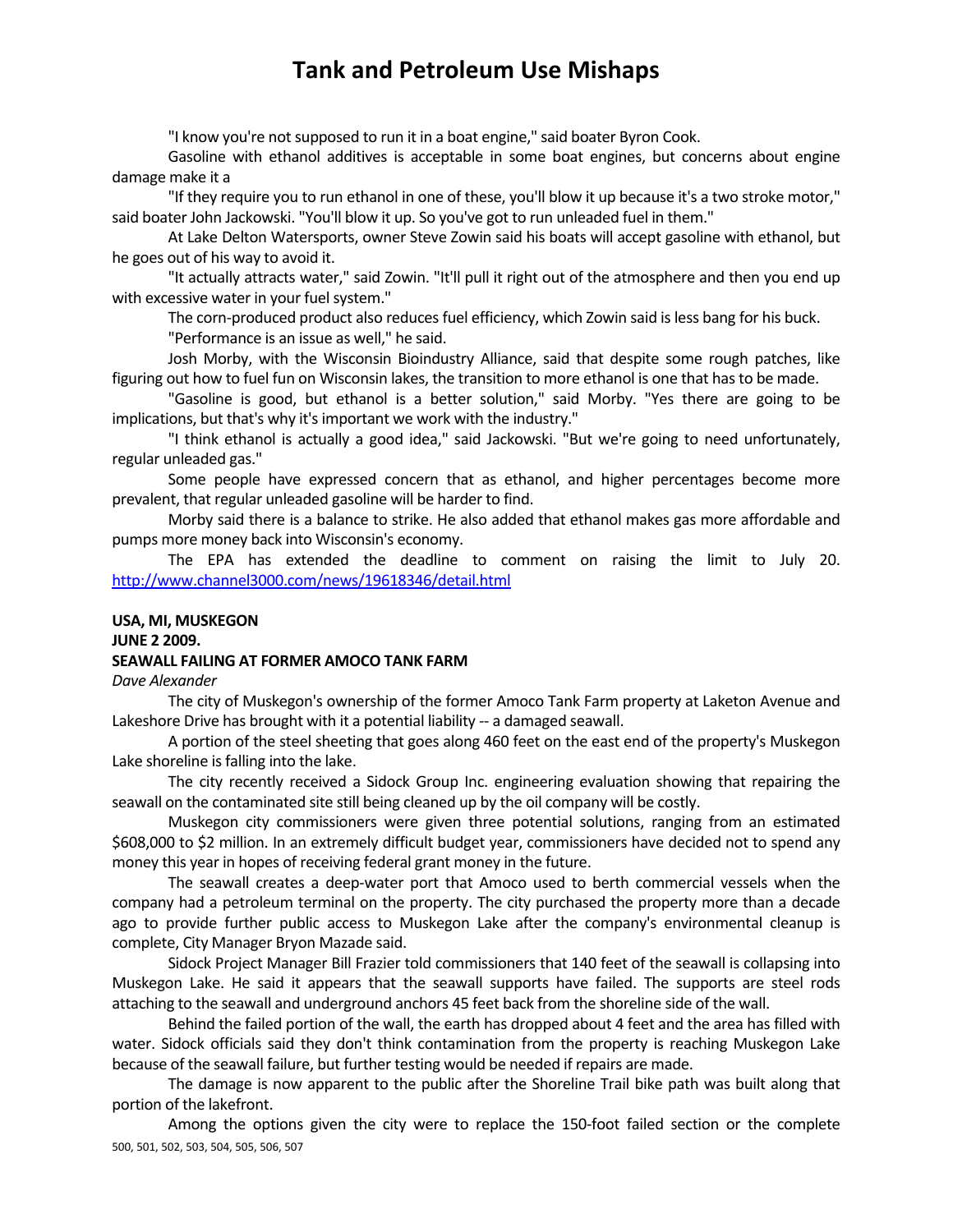seawall, which were the two extreme cost estimates.

Still costing an estimated \$649,000 would be to remove the failed portion of the wall and restore the shoreline to its natural state. All the solutions would need approval of Amoco so as not to disrupt the company's environmental work, city officials said.

The shoreline restoration solution was favored by a majority of city commissioners, however, the city budgeted only \$300,000 this year to address the problem. The Muskegon Lake Watershed Partnership and the West Michigan Regional Development Commission are seeking "stimulus" program grants for shoreline rehabilitation that includes the city's Amoco property.

Mayor Steve Warmington noted that if the city removes the seawall it would likely be difficult to ever receive permits needed to rebuild it.

"I think the seawall is an economic asset for the city," Commissioner Steve Wisneski said. "Once you take it out, you won't be able to put it back. I think it is wise to maintain an economic asset."

The site was a gasoline terminal from 1922 to 1992, the Sidock report states. Soil and groundwater contamination are being cleaned up by the company through an agreement with the Michigan Department of Environmental Quality.

http://www.mlive.com/news/muskegon/index.ssf/2009/06/seawall\_failing\_at\_former\_amoc\_1.html

### **USA, WYO, CASPER**

#### **JULY 2 2009.**

#### **LIGHTNING STRIKE BURNS TANKS**

A Saturday fire caused by a lightning strike destroyed three oil tanks and damaged two others, according to a Natrona County sheriff's official. The fire began sometime about 2 p.m. when lightning struck a 400‐barrel tank of crude oil about 25 miles west of Casper, said Lt. Stewart Anderson. The fire spread to a second tank, which burned down by the time crews arrived. Burning crude from the first tank eventually spread the fire to other oil tanks in the area. Two propane tanks also burned but did not explode. The fire also spread to an older building that had once stored compressors. No one wasinjured.

http://www.casperstartribune.net/articles/2009/06/01/news/casper/1ce6fc53cf4d5007872575c7007d2004 .txt

#### **MEXICO, MEXICO CITY JUNE 2 2009. MEXICO REPORTS TANK FIRE AT SALINA CRUZ REFINERY**

*Robert Campbell*

A fire in one of the gasoline storage tanks at Mexico's Salina Cruz oil refinery was controlled on Monday morning, state oil company Pemex said in a statement. Pemex said operations at the 330,000 barrels per day refinery were not affected by the blaze, which the firm said was controlled in 15 minutes by the refinery's own firefighters.

http://in.reuters.com/article/oilRpt/idINN0147847920090601

#### **USA, IN, WHITING JUNE 3 2009. BP IN WHITING CITED FOR HIGH BENZENE RELEASE**

#### *Gitte Laasby*

For nearly six years, BP's Whiting refinery emitted cancer-causing benzene at its wastewater treatment plant without proper air pollution control equipment, according to the U.S. Environmental Protection Agency.

BP says there's no evidence that humans or the environment were harmed, but the company could face a penalty of up to \$37,500 per day for the violations, which took place between 2003 and 2008.

The EPA announced Tuesday that it took the first step in enforcing against BP by issuing a notice of violation on May 18.

500, 501, 502, 503, 504, 505, 506, 507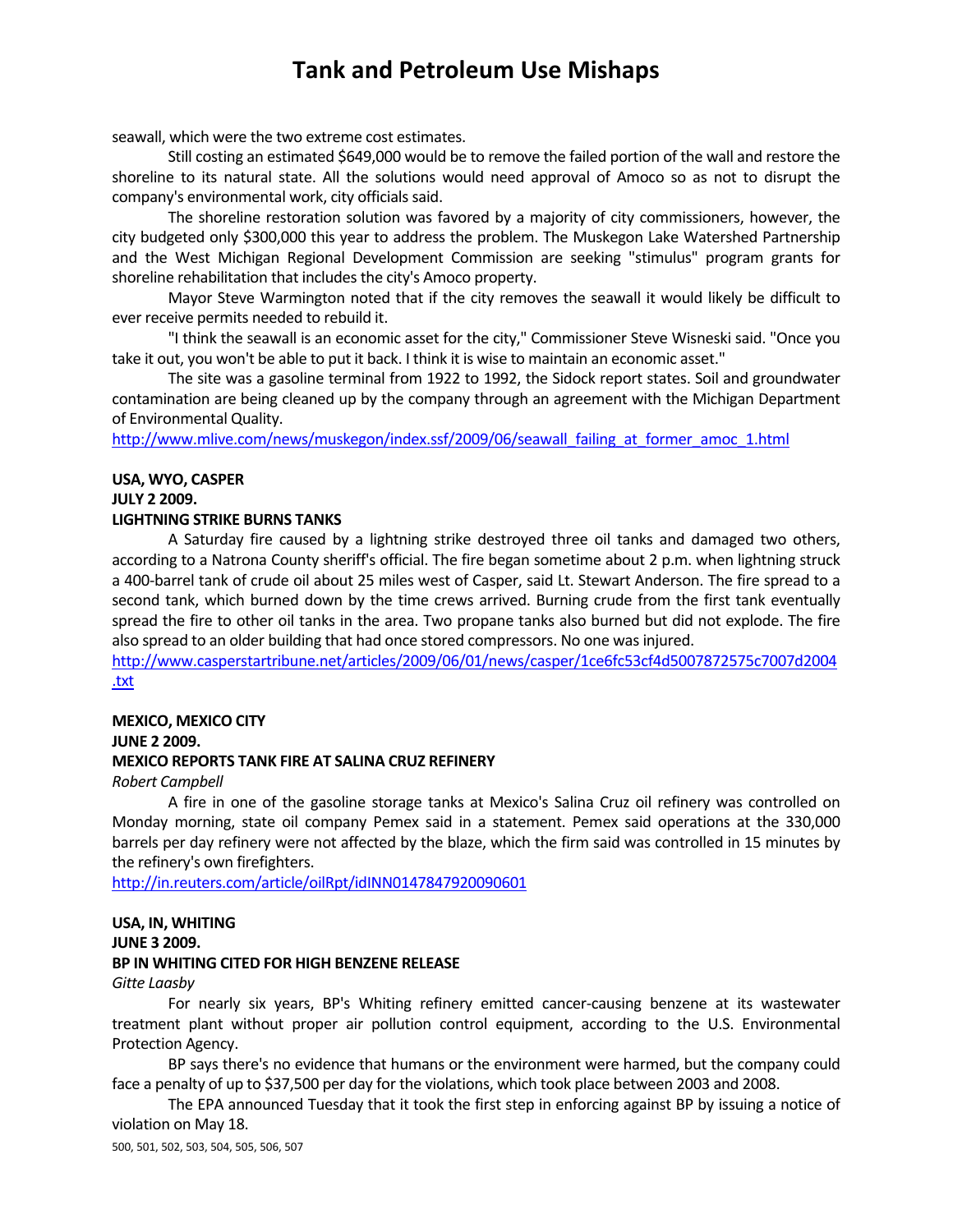Under the federal Clean Air Act, BP is required to properly manage and treat benzene waste from its wastewater treatment plant. But not all emissions from the waste were controlled as required. In 2008, BP totaled just over 100 tons of benzene waste ‐‐ nearly 16 times the amount allowed, according to the EPA. Similar violations took place between 2003 and 2008.

Benzene is known to cause cancer including leukemia in humans. Acute health effects from benzene exposure can include dizziness and lightheadedness; eye, nose and throat irritation; upset stomach and vomiting; irregular heartbeat; convulsions and death, according to the EPA. Animals, birds and fish who are exposed can die.

EPA found out about the violations when BP self‐disclosed them in a required annual report for 2008 submitted on Feb. 10 this year. BP spokesman Scott Dean said BP discovered the problem when a third party audited the treatment plant in 2008 as part of an effort to improve operations.

"When we were doing an audit, an inspection of the air saturation drums, we saw parts that were not enclosed," Dean said.

The air floatation unit, where water is treated, contains seven boxes. Six of them are covered to limit air pollution as required, he said. The last box contained no cover because the box was not designed to treat benzene and BP didn't expect to find benzene in the waste, he said. Benzene turned out to be in the water anyway.

"We determined that the air emissions of benzene would have been less than 21 pounds per day between Jan. 21, 2003, and Sept. 29, 2008," Dean said.

EPA estimates about 95 metric tons of benzene were in the water over the course of a year, but Dean said BP estimates air emissions were closer to 15 tons.

Dean said BP took the box out of service as soon as the emissions were discovered, and that the company hasn't heard any complaints about illnesses. He said the uncontrolled emissions did not result in serious harm to human health or the environment.

"There's no evidence of anything," he said.

Indiana Department of Environmental Management spokesman Rob Elstro could not immediately say why the illegal emissions were not discovered during IDEM's routine inspections of the facility.

George Czerniak, chief of air enforcement branch with the EPA Region 5, said EPA plans to meet with BP.

EPA may issue a compliance order, assess an administrative penalty or bring suit against BP in federal court. BP has 30 days from receipt of the notice to meet with EPA to discuss resolving the allegations. http://www.post‐trib.com/news/1603951,bpcited0603.article

### **USA, WA SEATTLE**

### **JUNE 3 2009.**

#### **SEATTLE METAL‐FINISHING FIRM FINED \$101,000 IN TANK‐COLLAPSE CASE**

The Department of Ecology (Ecology) has fined Industrial Plating Corp. (IPC) \$101,000 for violating hazardous waste requirements that could have prevented the collapse last year of a 50,000-gallon tank full of caustic solution at the company's plant in south Seattle.

The wooden tank broke apart at approximately 6 p.m. on March 25, 2008. It was one of two tanks located outdoors at 2411 6th Ave. South that contained corrosive rinse waters and toxic liquid. Most of the liquid and sludge spilled onto building's sub‐level floor where it was contained. An unknown quantity of the liquid overflowed onto paved parking lots – at the company's site and next door – and into the street. Liquid in those areas entered city storm drains, which flow into the Duwamish River.

Heavy flow in the drains from rainfall at the time of the spill prevented spill-response efforts to track or recover the water‐soluble liquid.

Also, some of the liquid entered sanitary sewer lines which flow to King County's West Point Treatment Plant.

500, 501, 502, 503, 504, 505, 506, 507 Ecology directed the company to clean up liquid and sludge from the collapsed tank and to remove other hazardous materials stored at the plant. IPC had recently ended business operations at the facility and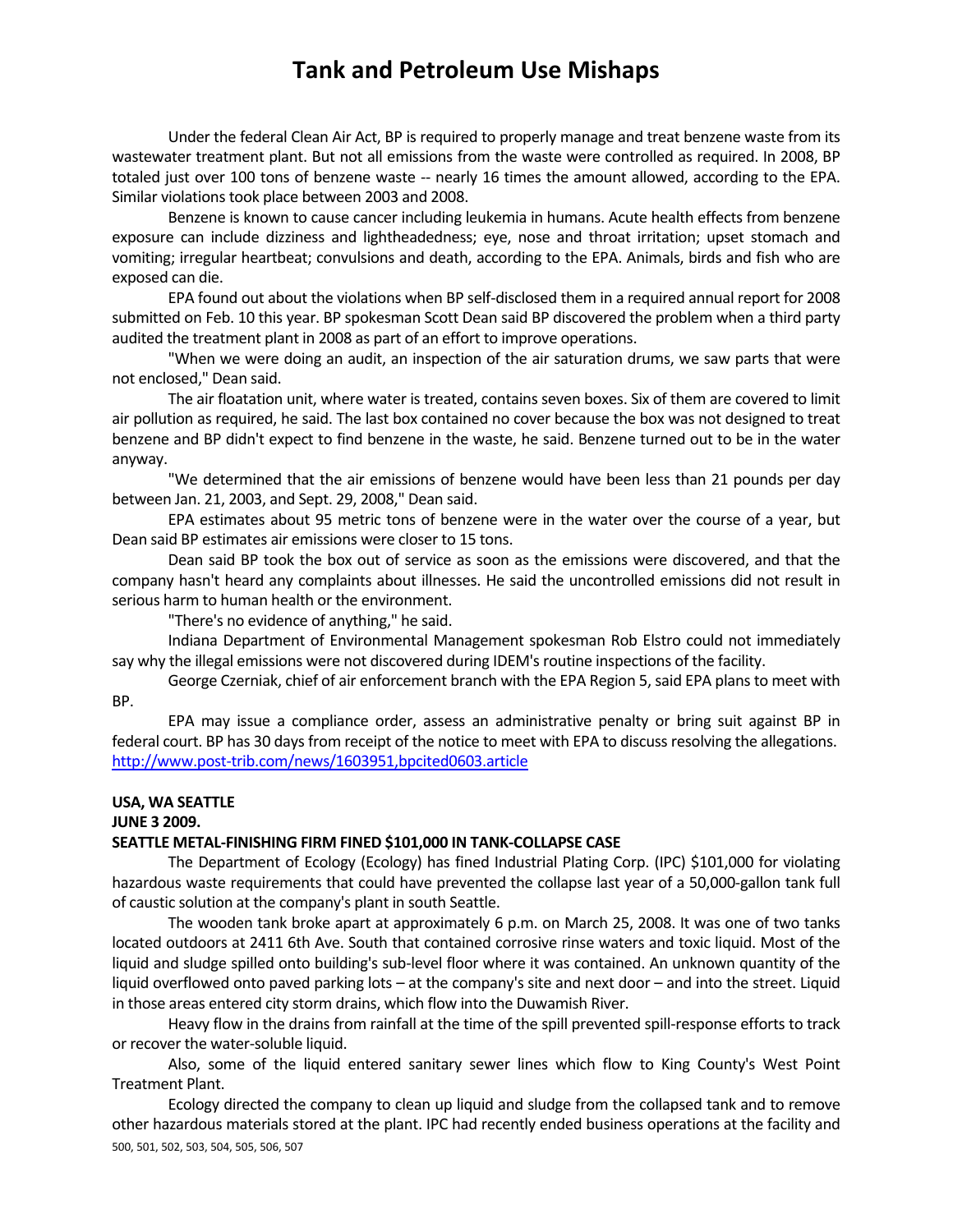was in the process of removing materials and equipment. IPC has completed most, but not all, of this work.

"IPC failed to take required hazardous waste precautions that are designed to prevent a spill like this," said K Seiler, who manages Ecology's hazardous waste and toxics reduction program. "The safety and health of workers, the community and the environment depend on constant care and attention to properly store and handle these materials."

Ecology investigated the incident and facility and found IPC responsible for violating six laws or regulations:

- 1. Failure to assessthe wooden storage tanks and ensure their integrity.
- 2. Failure to conduct inspections required for such containers.
- 3. Failure to provide secondary containment, capable of catching and holding the tanks' entire contents.
- 4. Failure to follow the facility's spill-response contingency plan after the tank burst.
- 5. The release of a pollutant to the storm drain.
- 6. Exceeded the 90‐day limit forstoring hazardous waste on site.

Ecology conducted its investigation and cleanup oversight in cooperation with Seattle Public Utilities, King County Industrial Waste and the U.S. Environmental Protection Agency.

Ecology's hazardous waste and spill‐response programs form parts of the department's efforts to reduce and prevent toxic threats to people and the environment and to protect and restore Puget Sound.

IPC may appeal the penalty to Ecology or to the Washington State Pollution Control Hearings Board. http://www.ecy.wa.gov/news/2009news/2009-126.html

#### **INDIA, LUDHIANA**

#### **JUNE 6 2009.**

#### **EXTREME HEAT PLAYS HAVOC AT CHEMICAL FACTORY**

Goods worth Rs 50 lakh were destroyed in a chemical factory blaze on Suha Road near Gyaspura on Friday.

While no causality was reported, the fire staff had a tough time extinguishing the flames and saving factory workers caught in fire.

Several portions of Hindustan Chemicals premises were gutted in the massive fire that reportedly broke out due to extreme temperature prevailing in the region. Spontaneous combustion due to a chemical reaction reportedly lead to the factory fire that took place at 10:30 in the morning.

Sources said an underground tank with a capacity of 1.87 kilolitres of chemical added to the combustion. Rishi Pal Sood, factory representative, said that the fire broke out due to simmering heat. Meanwhile the loss was estimated at around Rs 50 lakh.

Firemen claimed that since the fire was spreading at a fast rate, some factory workers, who were trying to extinguish the blaze, were also caught up in the flames.

"We had a very tough time in taking them out safely from the gutted premises. The hours-long operation wassuccessfully completed by using as many as 20 water tanks. Besides, the highly inflammable chemical created panic due to constant explosions," they said.

Talking to mediapersons, area resident Karnail Singh said that a thorough inquiry into the factory blaze should be conducted.

http://timesofindia.indiatimes.com/Ludhiana/Extreme-heat-plays-havoc-at-chemicalfactory/articleshow/4622573.cms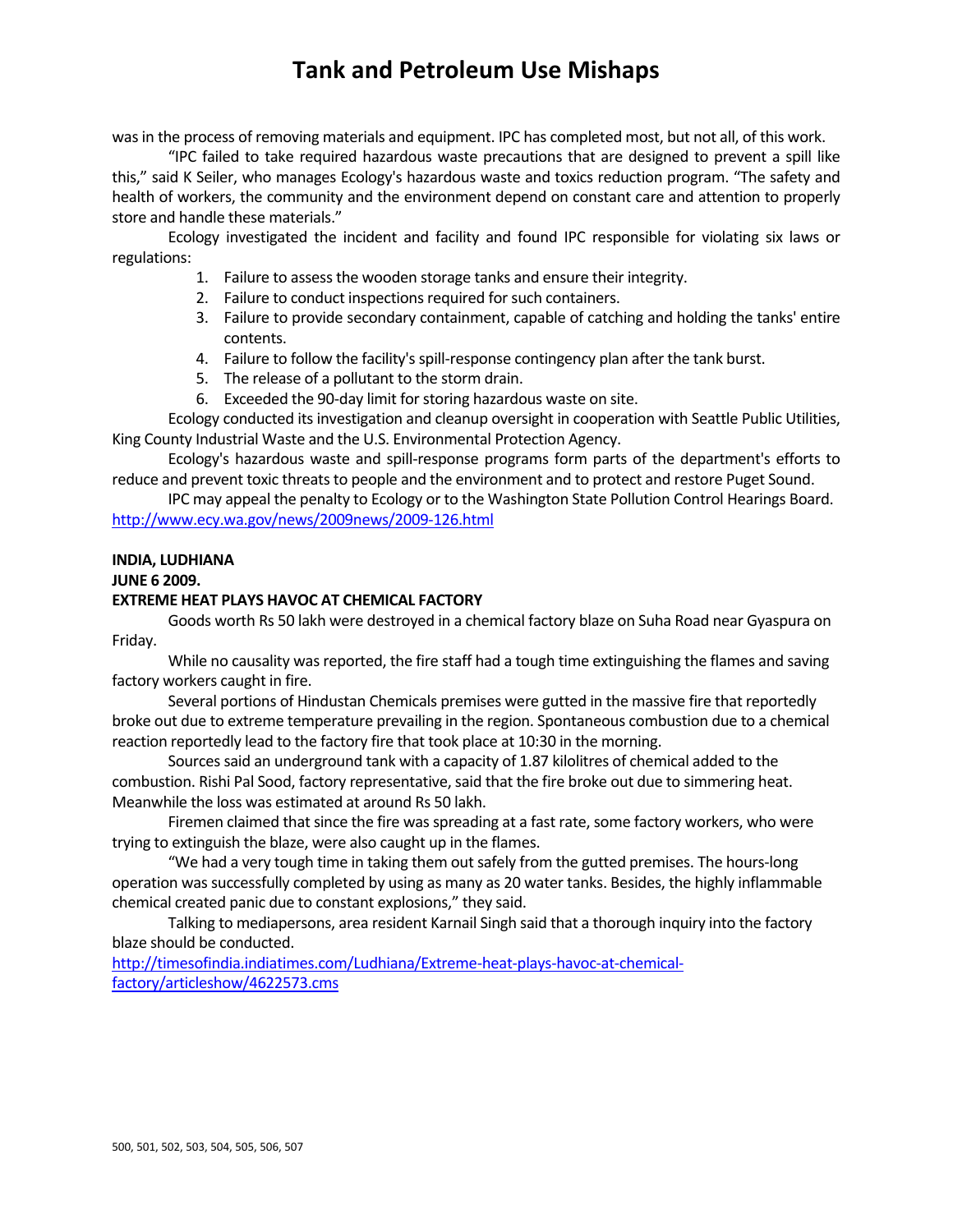#### **USA, CA, MONTEREY JUNE 6 2009. SALINAS EXPLOSION CAUSED BY PAINT EXPERIMENT RESEARCHER SAYS PAINT TEST BLEW UP**

*Daniel Lopez*

The explosion at a Salinas warehouse May 29 was the result of an experiment gone horribly wrong, said the man who caused the blast.

Mike Delmar, 41, of Walnut Creek, said Thursday he was researching a paint additive at 1353 Dayton St. when his equipment failed and the building caught fire.

"It wasn't supposed to happen this way," he said. "Words can't even describe how bad I feel about this. I just feel terrible."

Salinas Fire Marshal Mark Latham said Delmar said he was using a commercial‐size reactor to mix hexamine, methanol and iron powder to create a paint polymer. Hexamine and methanol are flammable, Latham said.

"It was just a pilot batch to see if I could make it," Delmar said. "It didn't work, as you can tell from the outcome."

Delmar said the first time he used his recently purchased equipment was on the day of the blast. His plan wasto expand his chemical wholesale business, Sequence Consulting, into the manufacturing field.

"Because of a defective heater unit or a defective tank, pressure built up in the reactor and it exploded and caught fire," Delmar said. "It's unfortunately what happened."

Latham said he plans to inspect Delmar's equipment next week and he isn't sure what went wrong. "I haven't concluded anything," he said.

Delmar said he was standing next to the reactor when it blew up.

"I turned to run and the thing exploded," he said. "I fell down and I thought, 'I'm dead.'"

Delmar managed to escape the warehouse and suffered only a burn on his left arm, fire officials said.

"Nobody can believe I'm alive," Delmar said, adding he is thankful no one else was hurt. "I couldn't have lived with somebody being dead."

Latham said Wednesday that Delmar violated city building and fire codes because he did not have permits to conduct chemical mixing and could face misdemeanor charges.

Had his experiment worked, Delmar said, he planned to apply for permits and buy insurance, which he said he didn't have.

"I did everything backwards," he said. "It was an idiotic mistake on my part."

Delmar said he has a bachelor's degree in chemistry from San Francisco State University and has worked in the chemical industry since 1992.

Mike Derr, Monterey County's purchasing officer, said Thursday the response to the fire, not including labor from the numerous fire departments, has cost about \$60,000.

Derr said the county and the city of Salinas are trying to determine if they can recover their costs from the insurance policy of the warehouse's owner.

Authorities are dealing with the cleanup of a drainage ditch where about 5 million gallons of water used to put out the fire is contained.

The water is mixed with green pigment and possibly other chemicals that were being stored.

Officials at the county health department said they expect to have test results today which should tell them what is in the water.

Bruce Welden, supervisor of the county's hazardous materials management services, said they are trying to determine the best way to remove the pigment from the water.

He said the concentration of pigment in the water is not harmful to humans.

Fish, worms and tadpoles have been found dead in the green-tinged water, said Lt. Don Kelly, a warden with the state Department of Fish and Game.

Kelly said it is unclear if the pigment caused the deaths. He did not know how many dead fish have been found.

500, 501, 502, 503, 504, 505, 506, 507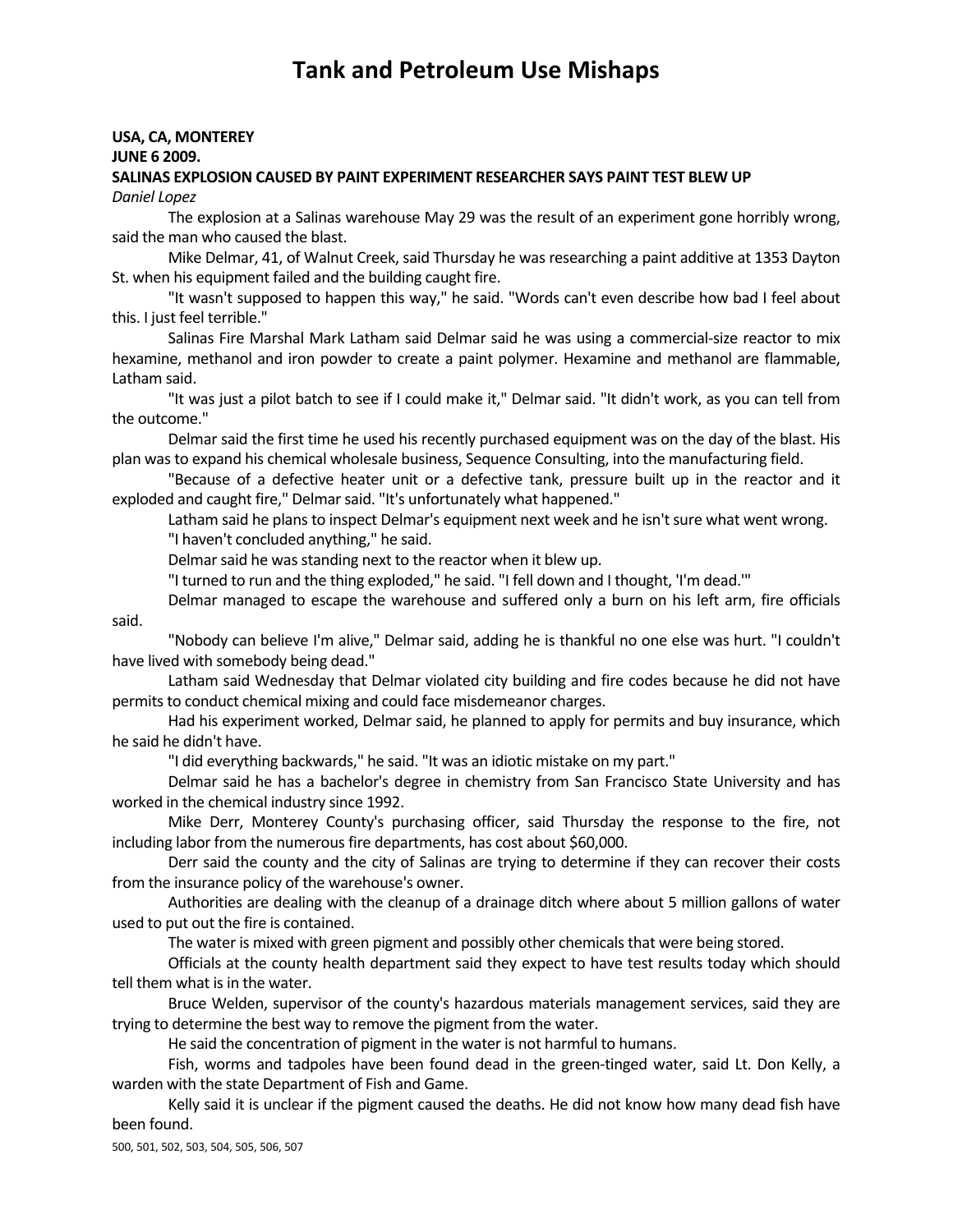Officials plan to use a mobile facility that has been stationed on Elvee Street to pump contaminated water from the ditch, filter and treat it, then release it.

Water from the ditch flows to Carr Lake, Elkhorn Slough and the Monterey Bay National Marine Sanctuary.

http://www.montereyherald.com/local/ci\_12526404?nclick\_check=1

# **USA, OH, TOLEDO**

### **JUNE 17 2009.**

#### **BIODIESEL REFINERY AT PORT HIT BY BLAZE: VALVE BLAMED**

A faulty safety valve was blamed for a fire at a biodiesel refining business at the Port of Toledo Monday afternoon.

No one was hurt in the 3:30 p.m. blaze, but it destroyed one of two production lines at Midwest Biorenewables LLC, 3270 St. Lawrence Drive, which had been producing diesel fuel from soybean oil for about a month.

A vacuum‐control valve that should have regulated a vacuum‐refining vessel failed to work, causing the vessel to implode, said Alex Johnson, a company co-owner. The biodiesel inside was hot enough that it ignited upon contact with air.

Mr. Johnson said the accident will be cause for an internal investigation before production resumes.

"We need to evaluate what's happened here. We need to find out why our safety system didn't work," he said as he stood outside his building's scorched back door after the fire had been extinguished.

The plant's fire‐suppression system, however, worked as intended. Toledo Fire Department Battalion Chief Jerry Abair said the sprinklers had substantially doused the flames by the time firefighters arrived.

Besides extinguishing hot spots, firefighters' role at the scene ended up being primarily keeping the mixture of water and biodiesel on the plant property from seeping into catch basins leading to the Maumee River. Even though it's vegetable oil, Chief Abair said, under pollution regulations it's considered a contaminant.

Midwest Biorenewables had been producing 3,000 to 4,000 gallons of biodiesel daily before the accident, Mr. Johnson said, with most of it being sold either to the Toledo Area Regional Transit Authority or Midwest Terminals of Toledo International. Midwest Terminals operates the adjoining general‐cargo dock at the Port of Toledo.

No dollar estimate of the damage was immediately available. http://www.istockanalyst.com/article/viewiStockNews/articleid/3270663

#### **USA, MD, BALTIMORE**

#### **JUNE 18 2009.**

**EXXON TENDS TO CLAIMS LINKED TO BAD GASOLINE ENVIRONMENT DEPARTMENT CONSIDERS FINES** *Pat van den Beemt*

As ExxonMobil starts processing claims for car repairs after its Hereford gas station sold contaminated gas that brought many cars and lawn mowers to a halt, crews are getting permits to dig up and replace underground tanks at the Mount Carmel Road station.

Meanwhile, officials at the Maryland Department of the Environment are looking into possible fines against Exxon for failure to report the contaminated fuel.

"Exxon should have reported this to us," said Herb Meade, administrator of the oil control program for the department. He said he learned of problems at the station from a concerned citizen.

Meade said inspectors found a 5-inch crack in the wall that separated the salt solution from the gas.

Although only one tank leaked saline solution into gas, he said both of the station's 20,000‐gallon tanks will be removed.

He estimated the station will be closed for at least two months.

500, 501, 502, 503, 504, 505, 506, 507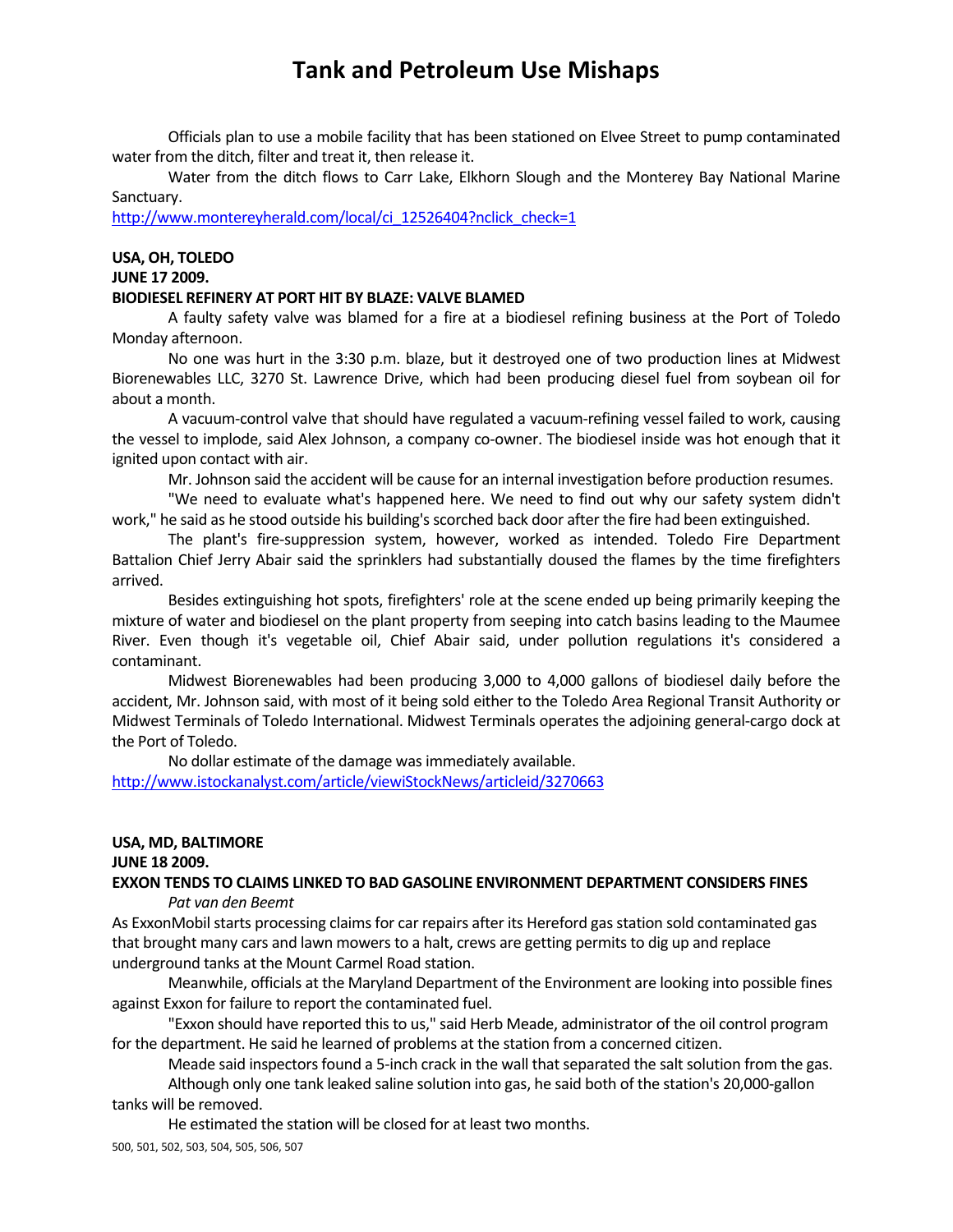Patrick Meadowcroft, who runs the station, said the convenience store will remain open during that time.

The station closed June 9. The next day, Exxon brought two 55-gallons drums to the station so people could dispose of contaminated gas they bought in gas cans for their mowers or tractors. The only county facility that accepts gasoline isthe Eastern Landfill off Pulaski Highway.

Exxon has also set up a 24‐hour hotline for people to call if they bought regular unleaded gasfrom mid‐May to early June at the station and have experienced problems. It is 1‐877‐346‐0307.

"We're asking people to hold on to any receipts and we'll work with them on a case‐by‐case basis," said ExxonMobil spokeswoman Beth Snyder. "We will reimburse those impacted by the gas purchase."

The department's deputy director, Mitch McCalmon,said in an e‐mail that as of June 12, Exxon had received 80 calls from people saying they were having vehicle problems.

One of those is Freeland resident Robin Dunning. She has already asked Exxon to reimburse her \$1,200 for having a new fuel pump installed on her GMC Yukon, butsaid the vehicle still isn't running properly.

"I think I was one of the first ones to realize something was going on," said Dunning, whose car problems started in mid- to late-May. Dunning said she is going on vacation, but doesn't trust her car enough to take it.

Ed Martelo, who owns Ed's Garage on York Road in Hereford,said he's worked on about 15 cars, including Dunning's. He has also talked to about 50 to 75 people who are having problems, but whose cars are still running.

He's suggesting they add dry gas and top off their tanks frequently to dilute the contaminated fuel.

"The different makes of cars are reacting differently," he said. Some need new fuel pumps, some need new fuel injectors, but all need their gas tanks drained, he said.

And because the Exxon station is closed, Martelo has to drive to Wally's in Parkton or down to Cockeysville for replacement gas.

This is the third Exxon gas station in North County to have contamination problems. The Parkton Exxon, at 19380 York Road, also run by Patrick Meadowcroft, closed in January 2007. Its tanks were removed three months later and the 2.5-acre property remains for sale.

In 2004 and 2006, the station's well showed high levels of the gasoline additive methyl tertiary butyl ether, MTBE, causing state environmental officials to require Exxon to sample well water at homes and businesses within one-half mile of the station. None of those wells showed MTBE above the state action level of 20 parts per billion.

In addition, the Jacksonville Exxon station on Jarrettsville Pike in Jacksonville was closed in February 2006, after a 25,000-gallon gas spill was discovered. Cleanup continues on that spill. http://www.explorebaltimorecounty.com/news/99870/exxon‐tends‐claims‐linked‐bad‐gasoline/

### **UK, SHEFFIELD**

#### **JUNE 23 2009.**

### **MAN KILLED BY OXYGEN TANK MISSILE**

A scrapyard worker has been killed by a flying oxygen tank in a freak explosion.

The 55-year-old was hit in the head when the pressurised tank was cut in half, turning it into a lethal missile.

He had been standing 60ft away when the cylinder was accidentally sliced at the reclamation site on Friday.

The man, named yesterday as Anthony Johnson from Sheffield, suffered severe head injuries and was pronounced dead on arrival at hospital.

Fire Office Trevor Gillway said the tank appears to have mistakenly been included with scrap metal to be chopped up at the Walter Haselwood yard.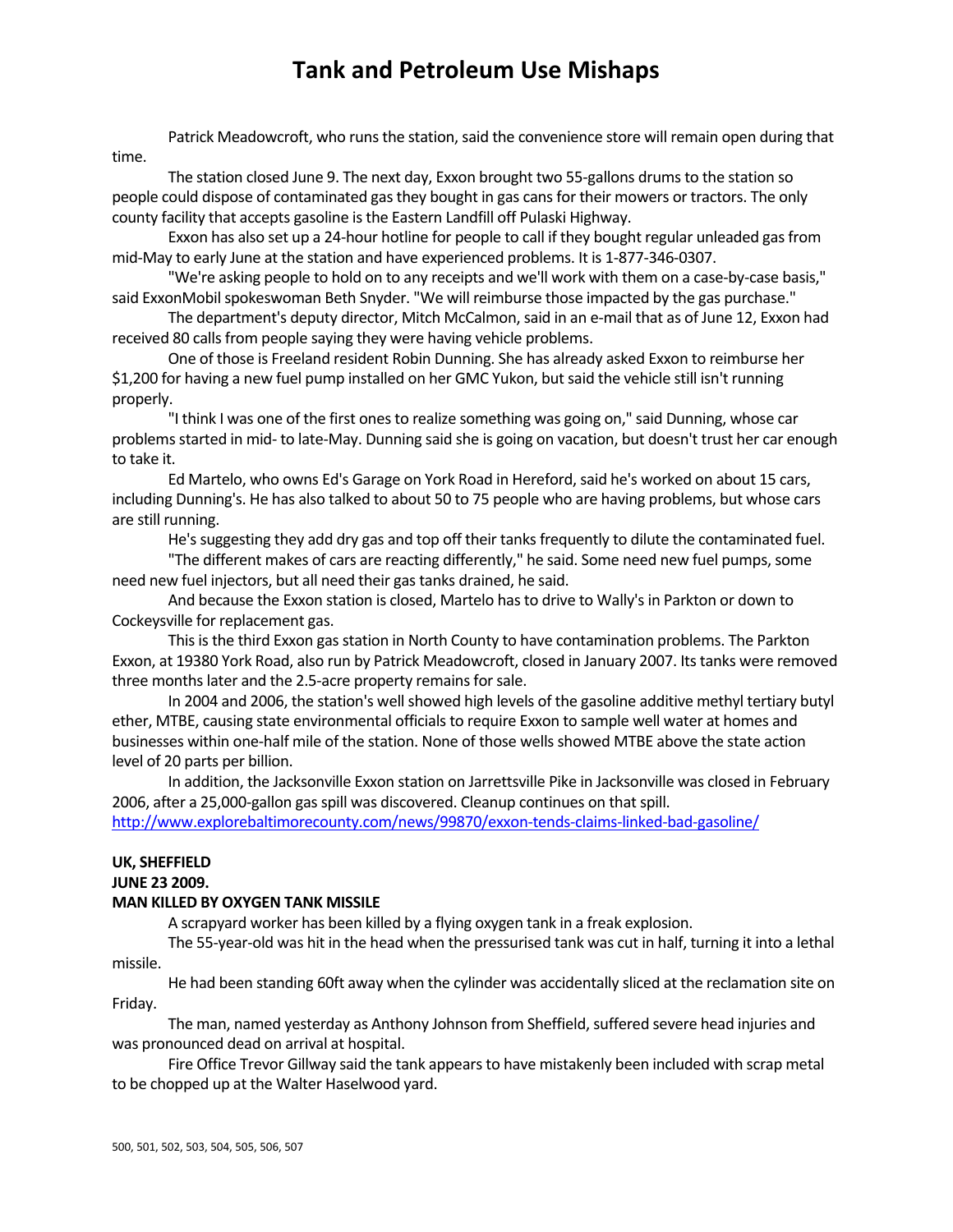He said: "Thissent a huge missile flying through the air which hit the man standing some distance away." Police and the Health and Safety Executive are investigating.

http://www.mirror.co.uk/news/top‐stories/2009/06/22/man‐killed‐by‐oxygen‐tank‐missile‐115875‐ 21461096/

### **CANADA, ALB, CALGARY JUNE 25 2009. CALGARY PROPANE EXPLOSION INJURES TWO**

### *Richard Cuthbertson*

Two men in their 40s were sent to hospital Wednesday morning after a propane explosion in Renfrew that was so strong neighbours reported feeling their homes shake.

The explosion also prompted the fire department to warn people not to try to dispose of old propane tanks themselves, but instead take them to a firehall to be dealt with.

Fire spokesman Jeff Budai said two men were trying to discharge an old propane tank outside a townhouse unit on Regal Park, N.E., in preparation for taking it to the dump.

Some of that propane seeped down the driveway into the basement garage and was then ignited, likely by the furnace.

"We do have significant damage within the unit behind us," Budaisaid. "Various drywall pieces are coming off the ceiling.

"In fact, the eruption was so (large) it actually blew pictures off the wall in the upstairs area."

EMS spokesman Adam Loria said both men were taken to hospital in stable non‐life‐threatening condition. Budai said one of the patients had more severe burns; the other was taken to hospital as a precaution.

Jill Langan runs a day home for children just two doors down from the explosion. On Wednesday morning she was caring for two children, one of them hers.

She said she heard the explosion and then looked out of her home to see her neighbour lying on the ground.

"There was a pretty good explosion," she said. "It shook all the way through my unit."

One man who lives nearby said he heard a loud bang and ventured outside. Jeremy Fridelack said EMS tended to an injured man.

"It felt like the house was shaking," Jeremy Fridelack said of the explosion.

Budai said it's important that people take old propane tanks to one of several fire halls in the city that deal with hazardous material rather than try to dispose of it themselves.

"We do have firehalls throughout the city that do take hazardous materials along with propane tanks," he said.

http://www.calgaryherald.com/business/Calgary+propane+explosion+injures/1728570/story.html

### **USA, DE, JAMESVILLE, ACCOMAC**

#### **JUNE 27 2009.**

#### **ETHANOL TO BLAME IN OUTBOARD MOTOR PROBLEMS**

*Bill Sterling*

Boat dealers on the Eastern Shore are blaming ethanol issues for creating most of their repairs as outboards are stacked up in their shops while frustrated boaters sit on the shoreline during prime boating season.

Dealers are telling boat owners to keep fresh fuel in their boats and mix additives to prevent problems. "Milk has a longer shelf life than the gas they are selling now," said Vince Taylor, owner of Sandpiper Marine in Accomac. "Over 90 percent of our repair work isrelated to ethanol. It is a major headache for boat owners, and the sad thing is they can do everything right and still have problems."

500, 501, 502, 503, 504, 505, 506, 507 The villain is E10, the ethanol-gasoline mix that is now standard issue at most fuel pumps as the government seeks to decrease air pollution and reduce America's reliance on imported petroleum.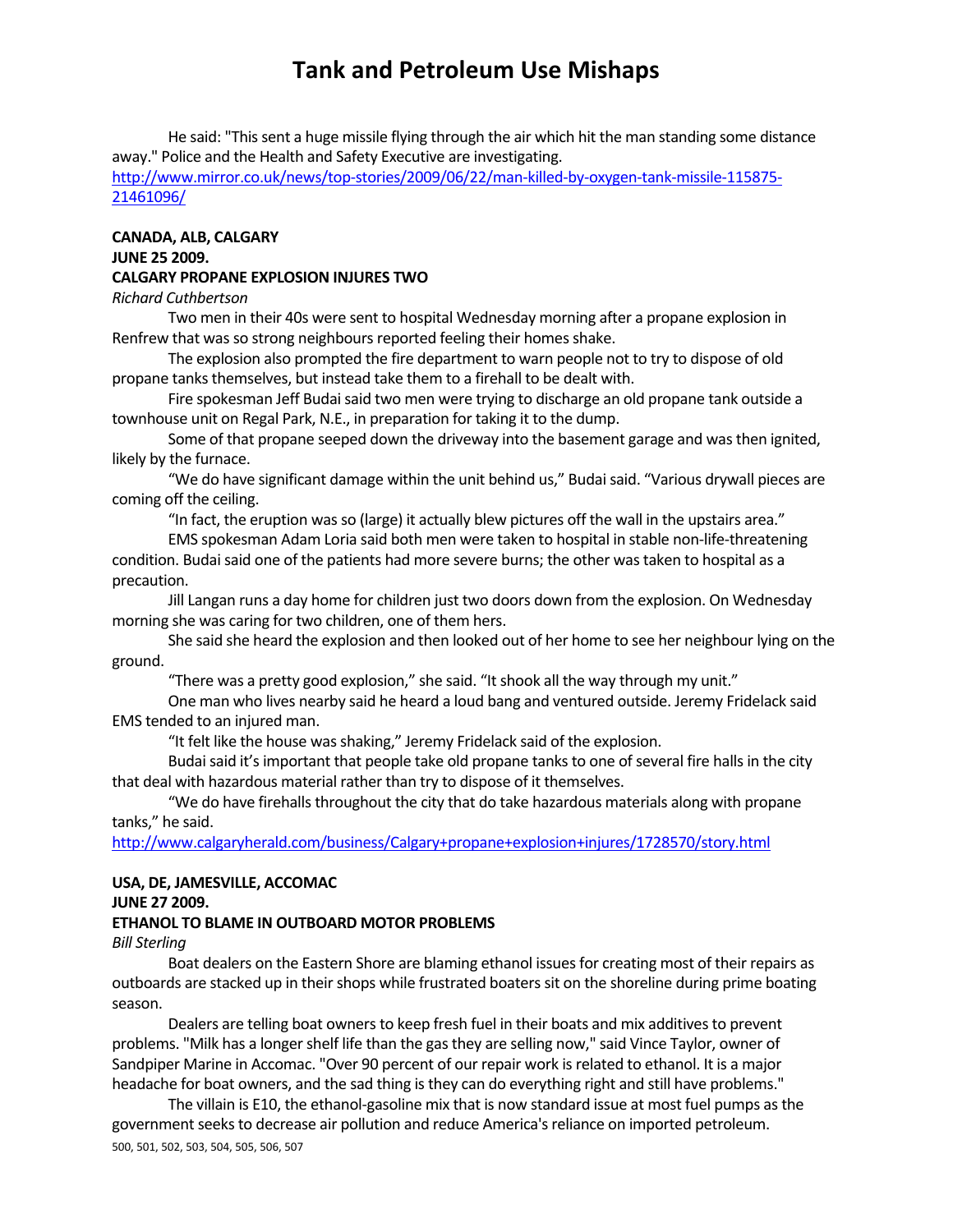E10 means 10 percent ethanol, which is basically corn alcohol. The mix seems to work fine in cars, which burn through a tank in a hurry. But it poses problems in boats, which sit a lot.

As E10 sits, the ethanol and gasoline start to separate. Ethanol goes to the bottom of the tank. If there's water there, or if water vapor gets in through the vent, the ethanol absorbs it. Before long, there is a clump of watery ethanol at the bottom of the tank, where the fuel pickup is. When you crank up the motor, the crud is sucked into the carburetor or injectors and plugs things up.

In addition to using additives that serve to stabilize and condition the gasoline, boaters should use filters, according to Jason Parks of Chesapeake Marine near Jamesville. "I cannot stress enough the importance of fuel filtration. First of all you need to change all fuel filters before the switch. If you haven't done so and you are using E‐10 please have it done immediately. If you do not have an external water separator filter on your boat, please have one installed immediately. E-10 is a great detergent, so any 'trash' that the filters have collected can and will be dissolved by this fuel and sent through the fuel system," said Parks.

Parks agrees that shelf life of gasoline is critical, but there is no way of knowing what that life is, "The shelf life of E-10 can be as little as 14 days. Now keep in mind that this time frame starts when the fuel leaves the tanker truck. What chance do we have in a six-gallon tank in the sun during a hot summer day, which will accelerate this breakdown even more? This will cause a much needed carburetor cleaning or fuel injection repair."

Taylor says never use fuel that was stored over the winter. "I don't care how much you paid per gallon for the gasoline, you are asking for trouble if you start your boat up with gas that has been sitting around all winter."

Clear or opaque tanks that are exposed to the sun can speed up the breakdown of ethanol in gasoline. Both Taylor and Parks say fiberglass tanks, typically found in older model Whalers, do not work well with ethanol. The resins in the fiberglass are broken down by ethanol.

Parks said he believes ethanol gasoline creates more problems with four-stroke engines versus twocycle outboards because the fuel intakes are smaller and more likely to be clogged.

It's not just boaters who are frustrated with ethanol issues. Greg Kelley of Shore Saw and Motorsin Painter says today's gasoline can clog up chain saws and mowers if left in the tank too long. "We tell our customersto keep their fuel fresh. You should start it up even if you are not planning on using it. I do that with my seven‐year‐old generator, and I've never added a drop of additive," said Kelly.

Contractors who use small engines on a regular basisstill encounter problems with ethanol, however. David Shaw of Shaw Construction says, "I have a generator and chain saw that won't start now. I've had nothing but problems since they started selling gasoline with ethanol."

Although cars are relatively unscathed from ethanol problems, Harry Mears of Shore Tire and Auto says he has seen a significant rise in the number of fuel filters and fuel pumps needing to be replaced since the increased distribution of ethanol gasoline in 2006. "Ethanol tends to eat the rubber if it sits in the tank too long and creates rust," said Mears, an avid fisherman. "I changed the fuel filter in my boat twice a year, but I still broke down in the ocean three times last summer, and each time it was a fuel problem."

News reports in the Virginian-Pilot have stated that in some areas gas has been tested and found to have ethanol levels much higher than 10 percent, as high as 30 percent. Janet Taylor of Sandpiper Marine says there have been reports that ethanol levels will be increased to 15 percent.

Parks says an increased level of ethanol would mean trouble for boaters. "These motors are obsolete if they raise the ethanol level," pointing to a yard full of outboard motors.

"All bets are off if it goes to 15 percent," said Vince Taylor. "These outboards are not equipped to handle that level of ethanol. There is a reason they don't use ethanol gasoline in airplanes. They would be falling out of the sky if they did."

http://www.delmarvanow.com/apps/pbcs.dll/article?AID=2009906270303